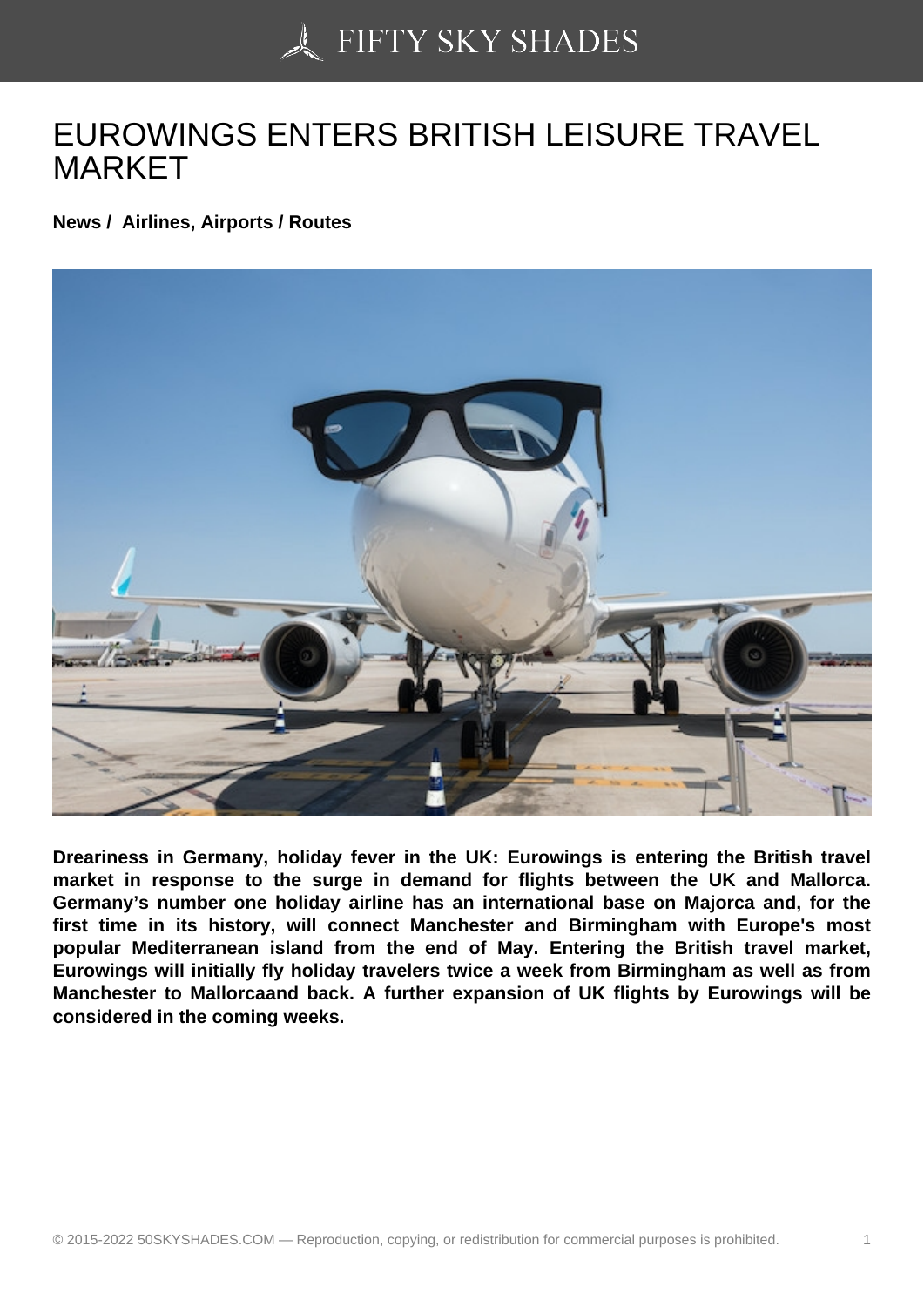

**Eurowings is offering services to customers in Great Britain since a run on holiday travel has already begun there. As soon as the date for the end of the corona shutdown was set, many Britons immediately secured flights to Southern Europe, mainly to Mallorca. Immediately after Prime Minister Boris Johnson's speech on opening steps, holiday bookings by travel agents rose in some cases by more than 600 percent compared to the prior week. Almost at the same time, Mallorcaannounced steps for opening restaurants and bars after recording significantly lower Coronavirus figures than before.**

Eurowings is by far the largest provider of air travel between Mallorcaand Germany – the flights are also known as the "Palma Shuttle". The holiday airline of the Lufthansa Group will connect the Balearic island with 22 airports alone in summer 2021 from Germany, Austria and Switzerland. By adding Birmingham and Manchester, Eurowings will increase the number of Mallorcaconnections to 24 airports.